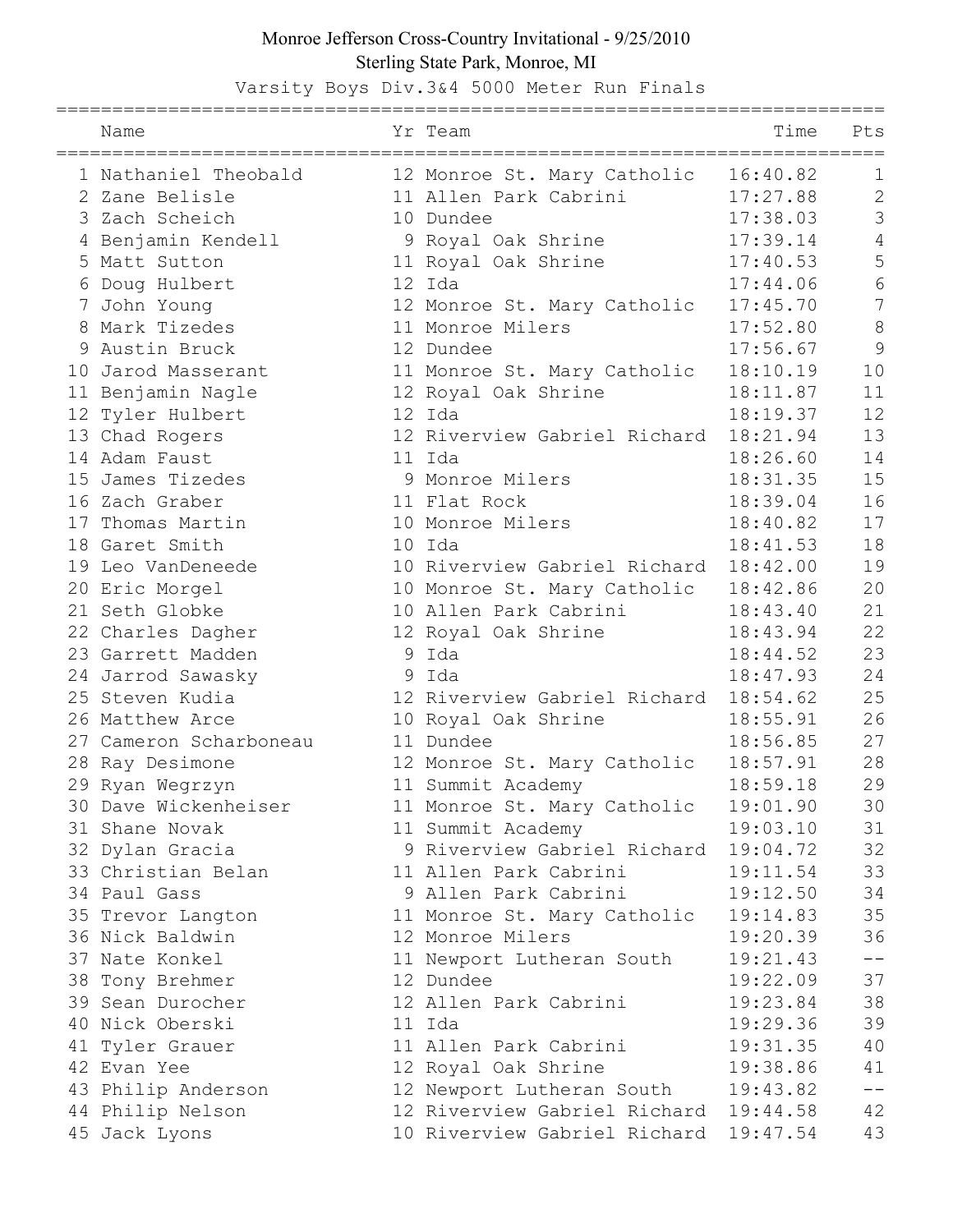## Monroe Jefferson Cross-Country Invitational - 9/25/2010 Sterling State Park, Monroe, MI

| 46 Chris Wolfenbarger                           |  | 11 Dundee                    |                |                |    |                     | 19:58.17 | 44                |
|-------------------------------------------------|--|------------------------------|----------------|----------------|----|---------------------|----------|-------------------|
| 47 William Bodrie                               |  | 12 Riverview Gabriel Richard |                |                |    |                     | 20:01.19 | 45                |
| 48 Steven Sikora                                |  | 11 Allen Park Cabrini        |                |                |    |                     | 20:05.58 | 46                |
| 49 Tyler Blohm                                  |  | 11 Newport Lutheran South    |                |                |    |                     | 20:16.45 | $- -$             |
| 50 Eric Barnes                                  |  | 12 Summit Academy            |                |                |    |                     | 20:18.36 | 47                |
| 51 Robert Joseph                                |  | 12 Royal Oak Shrine          |                |                |    |                     | 20:35.17 | 48                |
| 52 Tyler Schwisow                               |  | 12 Dundee                    |                |                |    |                     | 20:37.61 | 49                |
| 53 Joseph O'kray                                |  | 9 Monroe Milers              |                |                |    | 20:39.18            | 50       |                   |
| 54 Ross Rainey                                  |  | 9 Flat Rock                  |                |                |    | 20:55.12            | 51       |                   |
| 55 Andrew Pearigan                              |  | 9 Monroe Milers              |                |                |    |                     | 21:00.44 | 52                |
| 56 Alex Swiderski                               |  | 10 Summit Academy            |                |                |    |                     | 21:01.33 | 53                |
| 57 Jay Gray                                     |  | 10 Summit Academy            |                |                |    |                     | 21:06.39 | 54                |
| 58 Noah Combs                                   |  | 12 Baptist Park Christian    |                |                |    |                     | 21:56.27 | $\equiv$ $\equiv$ |
| 59 Adam Winger                                  |  | 10 Flat Rock                 |                |                |    |                     | 22:03.62 | 55                |
| 60 Thomas Emerson                               |  | 9 Monroe Milers              |                |                |    |                     | 22:18.21 | 56                |
| 61 Jeremy Miller                                |  | 11 Summit Academy            |                |                |    |                     | 22:29.20 | 57                |
| 62 Louden Misiak                                |  | 12 Dundee                    |                |                |    |                     | 22:50.78 | 58                |
| 63 Andru Blackburn                              |  | 9 Summit Academy             |                |                |    |                     | 23:02.80 | 59                |
| 64 Anthony Licardo                              |  | 9 Flat Rock                  |                |                |    |                     | 23:31.77 | 60                |
| 65 Nate Cubbison                                |  | 11 Baptist Park Christian    |                |                |    |                     | 23:45.90 | $-\,-$            |
| 10 Flat Rock<br>66 Luke Patterson               |  |                              |                |                |    |                     | 24:36.00 | 61                |
| 67 Tim Best                                     |  | 11 Baptist Park Christian    |                |                |    |                     | 24:40.00 |                   |
| 68 Zack Townsend<br>12 Baptist Park Christian   |  |                              |                |                |    |                     | 24:42.09 | $\qquad \qquad -$ |
| 69 Ian Spangler                                 |  | 10 Flat Rock                 |                |                |    |                     | 26:58.78 | 62                |
| Varsity Boys Div.3&4 5000 Meter Run Team Scores |  |                              |                |                |    |                     |          |                   |
|                                                 |  |                              |                | ============== |    |                     |          |                   |
| Team                                            |  | 1<br>Pts                     | 2              | 3              | 4  | 5                   | (6)      | (7)               |
|                                                 |  |                              |                |                |    |                     |          |                   |
|                                                 |  |                              |                |                |    |                     |          |                   |
| 1 Monroe St. Mary Catholic 66 1                 |  |                              | 7              | 10             | 20 | 28                  | 30       | 35                |
| Nathaniel Theobald<br>1                         |  | 16:40.82                     |                |                |    |                     |          |                   |
| $\overline{7}$<br>John Young                    |  |                              | 17:45.70       |                |    |                     |          |                   |
| 10<br>Jarod Masserant                           |  |                              | 18:10.19       |                |    |                     |          |                   |
| 20<br>Eric Morgel                               |  |                              | 18:42.86       |                |    |                     |          |                   |
| 28<br>Ray Desimone                              |  |                              | 18:57.91       |                |    |                     |          |                   |
| Total Time: 1:30:17                             |  | Average: 18:03.50            |                |                |    | $1-5$ Split: $2:17$ |          |                   |
| 2 Royal Oak Shrine                              |  | 68<br>4                      | 5 <sup>5</sup> | 11             | 22 | 26                  | 41       | 48                |
| Benjamin Kendell<br>4                           |  |                              | 17:39.14       |                |    |                     |          |                   |
| 5<br>Matt Sutton                                |  |                              | 17:40.53       |                |    |                     |          |                   |
| 11<br>Benjamin Nagle                            |  |                              | 18:11.87       |                |    |                     |          |                   |
| 22<br>Charles Dagher                            |  |                              | 18:43.94       |                |    |                     |          |                   |
| 26<br>Matthew Arce                              |  |                              | 18:55.91       |                |    |                     |          |                   |
| Total Time: 1:31:11                             |  | Average: 18:14.28            |                |                |    | $1-5$ Split: 1:17   |          |                   |
| 3 Ida                                           |  | 73<br>6                      | 12             | 14             | 18 | 23                  | 24       | 39                |
| 6<br>Doug Hulbert                               |  |                              | 17:44.06       |                |    |                     |          |                   |
| 12<br>Tyler Hulbert                             |  |                              | 18:19.37       |                |    |                     |          |                   |
| 14<br>Adam Faust                                |  |                              | 18:26.60       |                |    |                     |          |                   |
| 18<br>Garet Smith                               |  |                              | 18:41.53       |                |    |                     |          |                   |
| 23<br>Garrett Madden                            |  |                              | 18:44.52       |                |    |                     |          |                   |
| Total Time: 1:31:56                             |  | Average: 18:23.22            |                |                |    | 1-5 Split: 1:00     |          |                   |